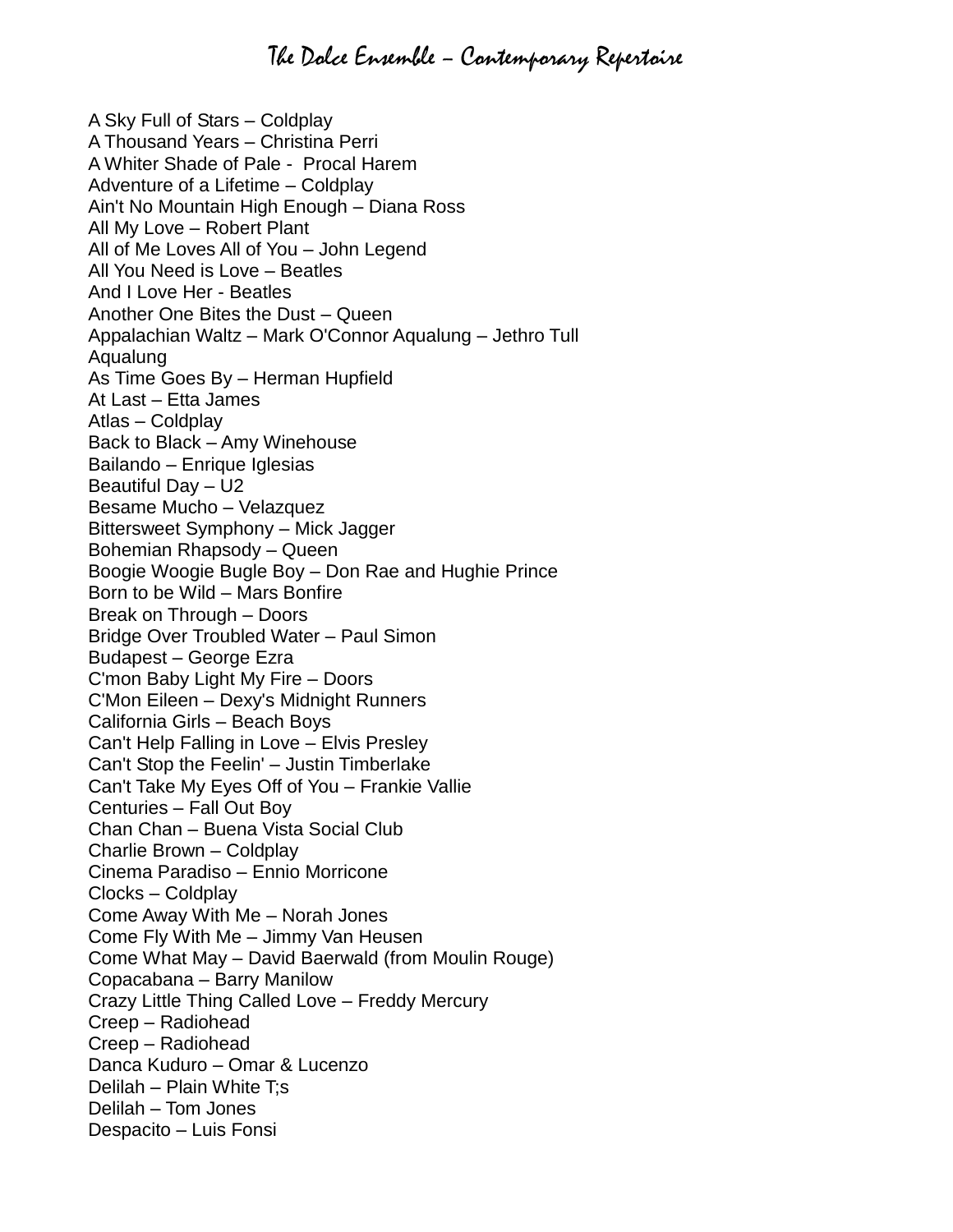Despacito – Luis Fonsi and Daddy Yankee Destinabari – Mo' Cheddah Don't Stop Believin – Journey Don't You Worry Child – Swedish House Mafia Dust in the Wind – Kansas Easy – Nora Jones and Anoushka Shankar Eleanor Rigby – The Beatles Embraceable You - Gershwin Everlong – Foo Fighters Everlong – Foo fighters Every Breath You Take – Sting Everything – Michael Buble Evil Ways – Santana Feeling Good - Muse Fields of Gold – Sting Fix You – Coldplay Fly Me To The Moon – Bart Howard Forever – Kiss Foxey Lady – Jimi Hendrix Freebird – Lynyrd Skynyrd Freebird – Lynyrd Skynyrd Freebird and Pachelbel Canon Mashup Freebird/Pachelbel Canon Mashup – Lynyrd Skynyrd Friday I'm in Love – Muse Gabriel's Oboe – Ennio Morricone Game of Thrones – Ramin Djawadi Get Back – The Beatles God Only Knows – Brian Wilson and Tony Asher Going the Distance (from Rocky) – Bill Conti Going to the Chapel of Love – Phil Spector Good Day Sunshine – The Beatles Hallelujah – Rufus Wainright Hallelujah from Shreck – Leonard Cohen Halo - Beyonce Happy – Pharell Williams Happy Together – The Turtles Here Comes The Flood – Peter Gabriel Here Comes the Sun - Beatles Here Comes Your Man – Pixies Here There and Everywhere – Beatles Hernando's Hideaway – Jerry Ross Hey Jude – The Beatles Hey Soul Sister – Train Hotel California – The Eagles House of Cards - REM How Long Will I Love You – Ellie Goulding How to Save a Life – The Fray How Would You Feel – Ed Sheeran Human – The Killers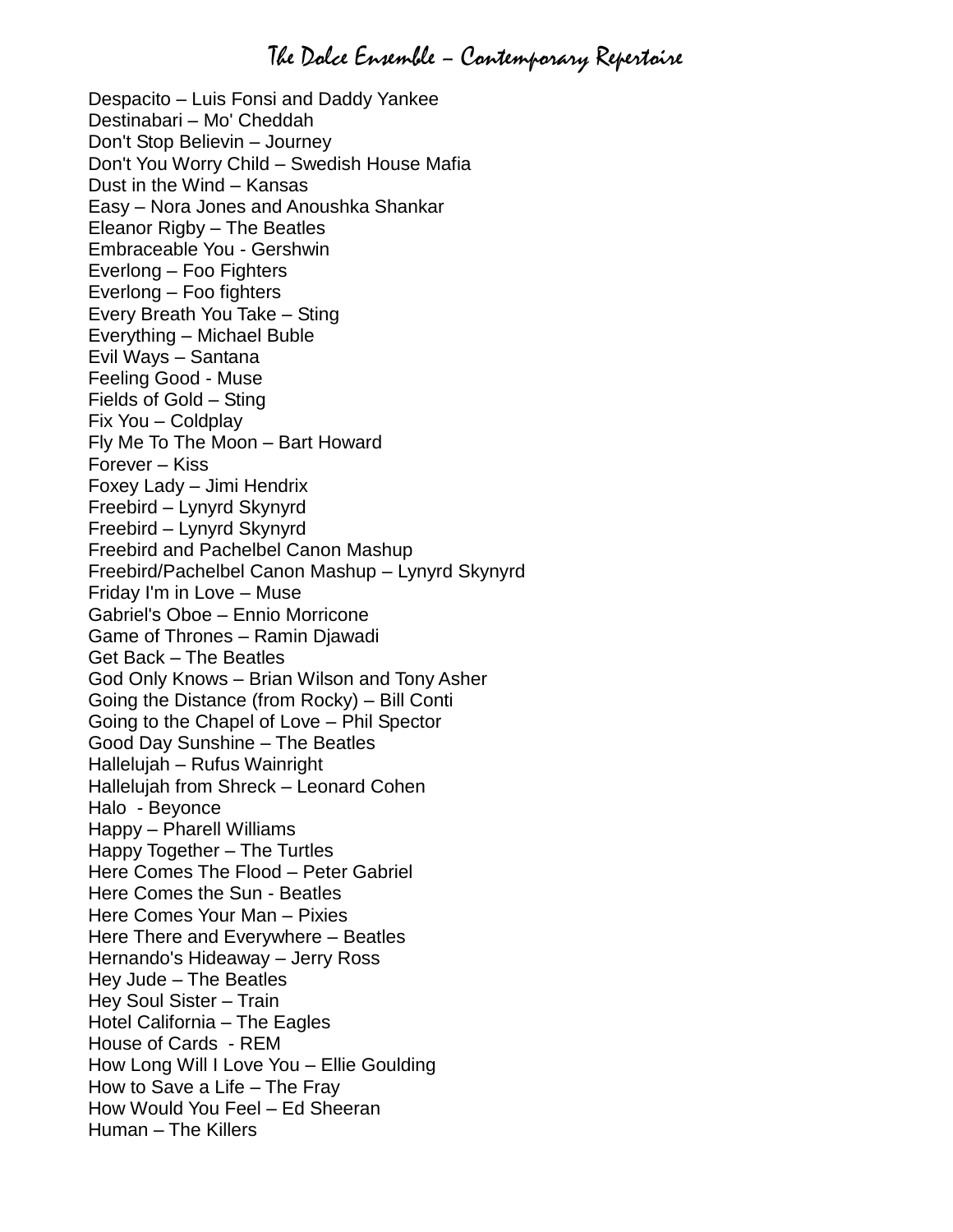Hymn for the Weekend - Coldplay I Can't Help Myself – The Four Tops I Don't Want to Miss a Thing – Aerosmith I Feel Love – Donna Summer I Follow Rivers – Lykke Li I Gotta Feeling – Black Eyed Peas I Put a Spell on You – Screamin' Jay Hawkins I Wanna be Your Lover - Prince I Will – Lennon and McCartney I Write Sins Not Tragedies – Panic at The Disco I'm Yours – Michael Buble I've Got a Crush on You - Gershwin Il Postingo – Luis Bacalov Imagine a Man – The Who Immigrant Song – Led Zeppelin In Your Eyes – Peter Gabriel Ironic – Alanis Morrisette Isn't She Lovely – Stevie Wonder Isn't She Lovely – Stevie Wonder It Had to be You – Gus Cahn It;s Time – Imagine Dragons It's My Life – Bon Jovi It's Raining Men – The Weather Girls It's Time – Imagine Dragons Jai Ho – A.R. Rah,am Jump – Van Halen Just Like Heaven – The Cure Just The Way You Are – Bruno Mars Karma Police - Radiohead Kashmir – Zepplin Kiss - Prince La Camisa Negra - Juanes La Vie en Rose – Edith Piaf Lady Jane – Mick Jagger Latch – Sam Smith Layla – Clapton Let it Go – Idina Menzel Let's Stay Together – Al Green Love and Marriage – James Van Heusen Love is My Life – Billy Squier Love Me Tender – Elvis Lucky – Jason Mraz Lucky – Jason Mraz, Colbie Caillat Mad World – Tears for Fears Maintenant – Rupa and The April Fishes Make You Feel My Love – Adele Maria – Leonard Bernstein Marry Me – Train Marry You – Bruno Mars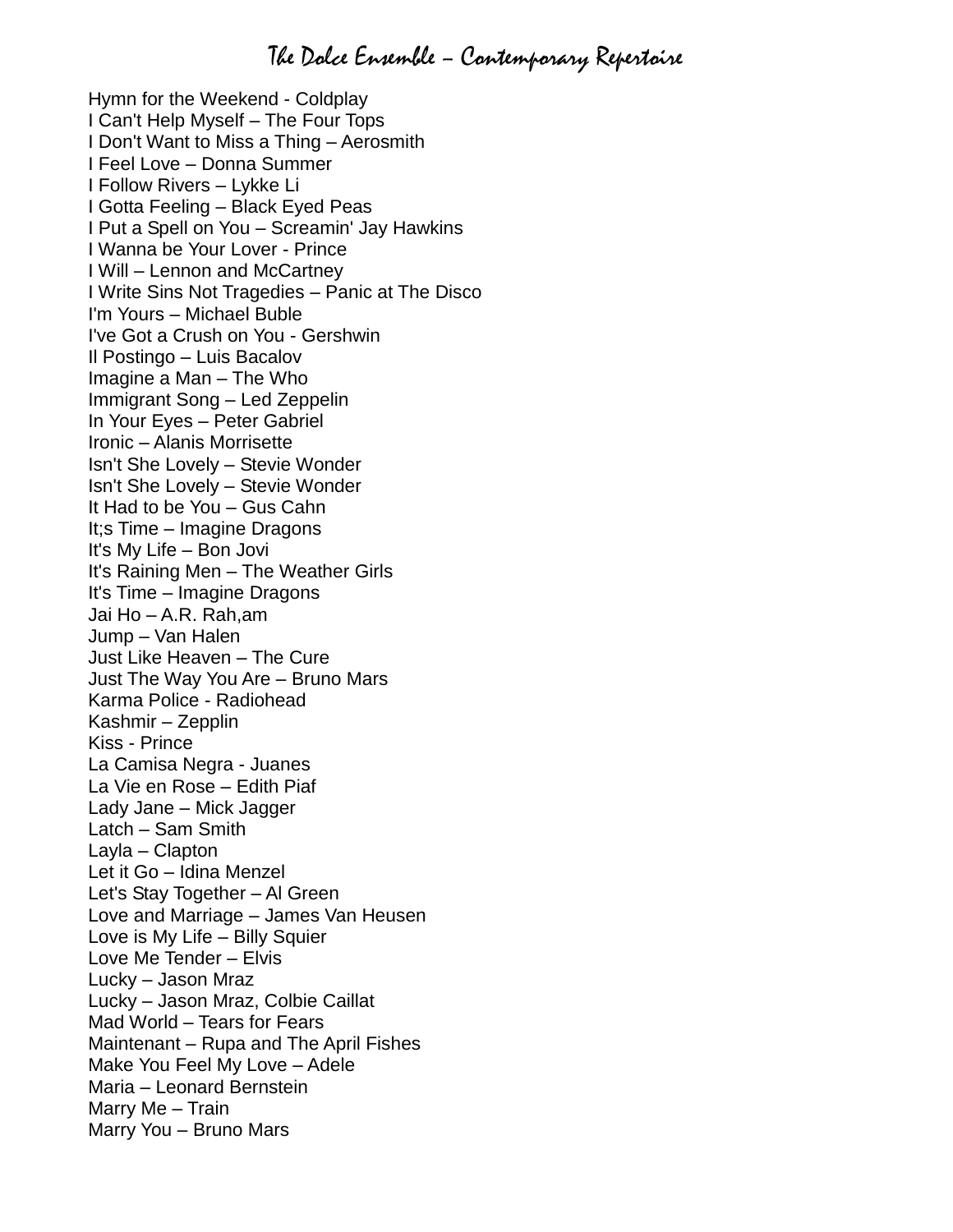Michelle – Beatles Miserlou - Roubanis Moon River – Henry Mancini My Cherie Amour – Stevie Wonder My Cherie Amour – Stevie Wonder My Funny Valentine – Richard Rodgers My Girl – Marvin Gaye My Girl – Smokey Robinson Neighborhood #1 (tunnels) – Arcade Fire New Slang – The Shins Nights in White Satin – Moody Blues Nightswimming – REM No Surprises – Radiohead Nothing Else Matters - Metallica Oh, Pretty Woman – Roy Orbison On Top Of The World – Imagine Dragons One Hand One Heart – Leonard Bernstein Paint it Black – Mick Jagger and Keith Ritchards Paradise – Coldplay Paranoid Android – Radiohead People are Strange – The Doors Perfect – Ed Sheeran Photograph – Ed Sheeran Playing Love – Ennio Morricone Plume by Lev Zhurbin Por Una Cabeza Tango from Scent of a Woman" Purple Haze – Hendrix Purple Rain - Prince Radioactive – Imagine Dragons Rehab – Amy Winehouse Riders on The Storm – The Doors Rockabye – Clean Bandit Rolling in The Deep – Adele Round Midnight – Thelonius Monk Roxanne – Sting Scientist – Coldplay September – Earth Wind & Fire September – Earth, Wind and Fire Set Fire to the Rain – Adele Shaft – Isaac Hayes Shape of You – Ed Sheeran Shiny, Happy People – REM Since I Fell for You – Buddy Johnson Sir Duke – Stevie Wonder Smells Like Teen Spirit - Nirvana Some of These Days – Sheldon Brooks Somebody to Love – Freddie Mercury Someone to Watch Over Me – George Gershwin Somewhere Over The Rainbow – Brother Iz's Hawaiian version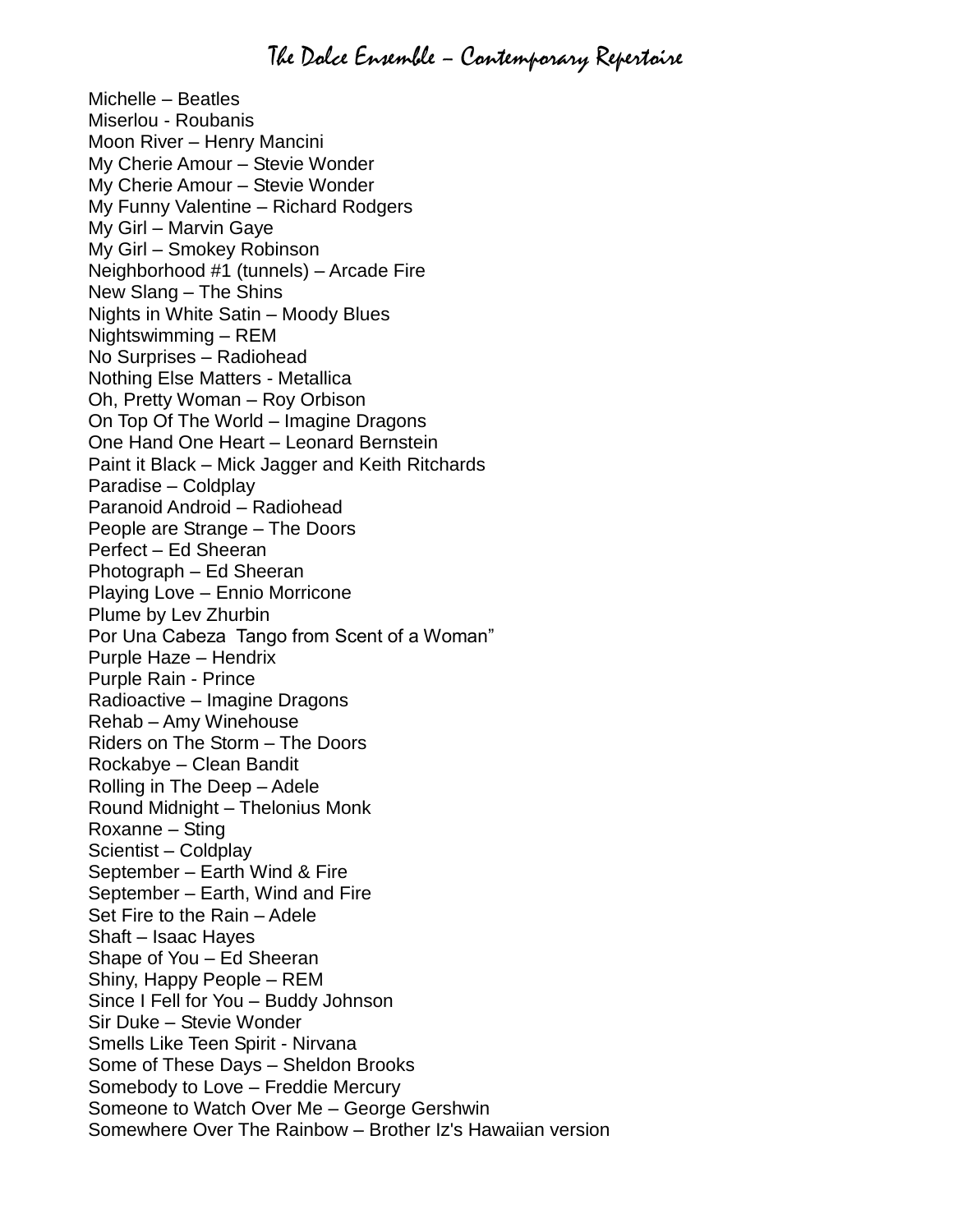## The Dolce Ensemble – Contemporary Repertoire

Somewhere Over The Rainbow – Judy Garland Version Song For My Father – Horace Silver Space Oddity – David Bowie St. Louis Blues – W.C. Handy Stairway to Heaven – Jimmy Page and Robert Plant Stand by Me – Ben E. King Starlight - Muse Stay With Me – Sam Smith Stuff We Did – Pixar Summertime from Porgy and Bess – Gershwin Summertime Sadness – Lana Del Ray Sunshine of Your Love – Clapton Superstition – Stevie Wonder Sway (Quien Sera) Pablo Beltran Ruiz Sweet Child O Mine – Guns n Roses Sweet Dreams are Made of This – Annie Lennox Sympathy for the Devil – Mick Jagger & Keith Richards Sympathy for The Devil – Rolling Stones Symphony – Clean Bandit Tainted Love – Ed Cobb Tainted Love – The Cars Take Five – Dave Brubeck Take Me To The River – Al Green Talking To The Moon – Bruno Mars Tequila – Chuck Rio That's Amore – Harry Warren The Book of Love – As sung by Peter Gabriel The Coolin – traditional Irish The Man I Love - Gershwin The Perfect Life – Moby The Prayer – Carole Bayer Sager Thinking Out Loud – Ed Sheeran Thriller – Michael Jackson Time After Time – Cyndi Lauper Today – Smashing Pumpkins Tonight – Leonard Bernstein Unchained Melody – Alex North Under Pressure – David Bowie Under Pressure – Freddie Mercury Unforgettable – Jimmy Heuson Viva La Vida – Coldplay Vivir mi Vida – Marc Anthony Walking on Sunshine – Katrina and The Waves Weekend Afternoon - Coldplay What a Wonderful World – Louis Armstrong Version Whatever - Oasis When a Man Loves a Woman – Percy Sledge White Rabbit – Jefferson Airplane Whole Lotta Love – Led Zeppelin